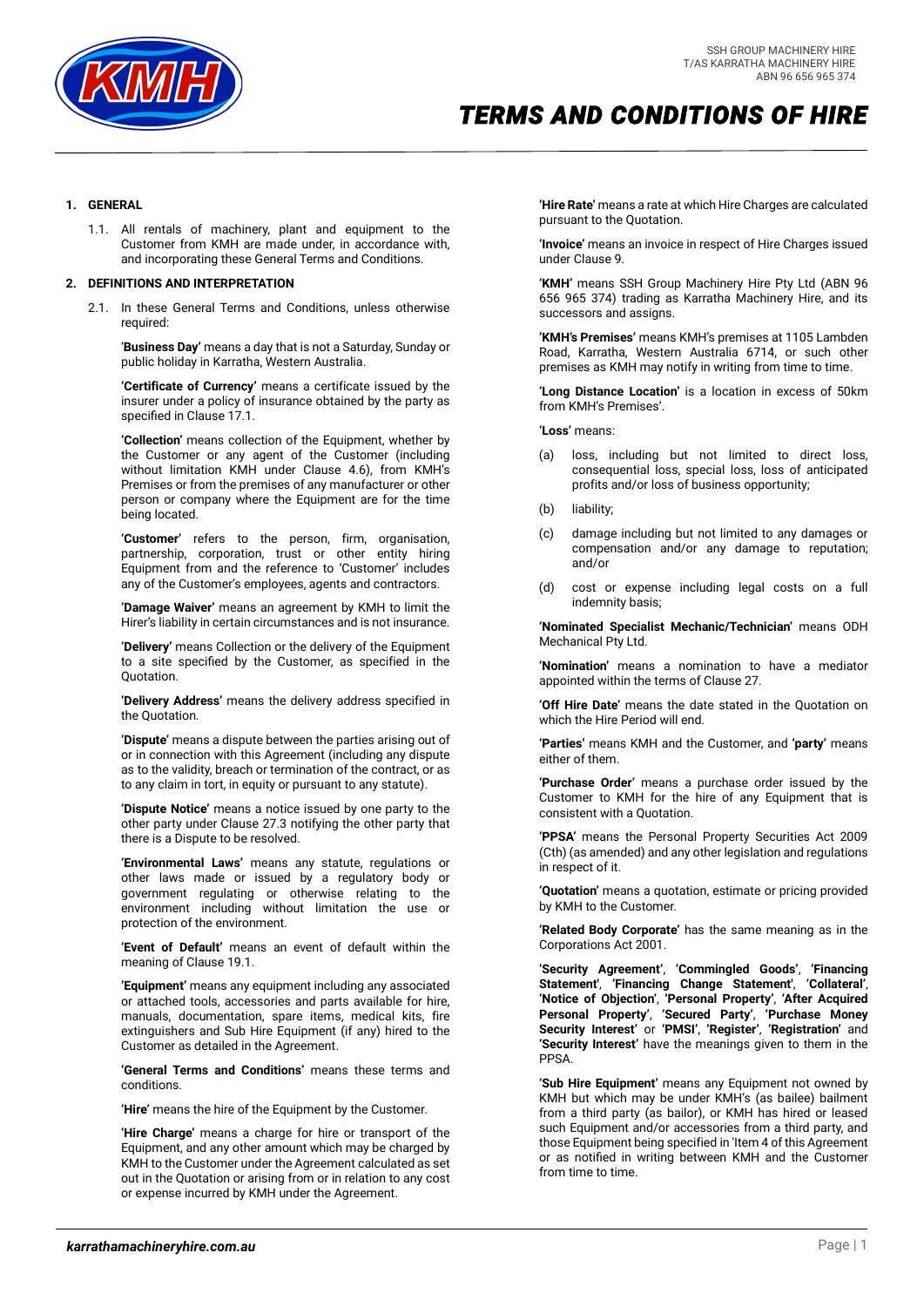

**'Term'** means the hire term agreed in writing between the Parties.

**'Termination Date'** means the date of expiry or earlier termination of the Contract.

- 2.2. In these General Terms and Conditions:
	- (a) the singular includes the plural and vice versa; and
	- (b) terms cognate with defined terms have corresponding meanings;

## **3. AGREEMENT FOR HIRE**

- 3.1. Any Quotation is indicative only, is not an offer to contract, and may be withdrawn or varied by KMH at any time prior to acceptance.
- <span id="page-1-0"></span>3.2. For any Purchase Order, the Customer offers to contract with KMH on the basis of the terms and conditions set out in the Purchase Order and the Quotation.
- <span id="page-1-2"></span><span id="page-1-1"></span>3.3. KMH accepts a Purchase Order made by the Customer in accordance with claus[e 3.2](#page-1-0) of these Terms, on the earlier of:
	- (a) when KMH notifies the Customer that it accepts the Purchase Order;
	- (b) when the Equipment is delivered to the Customer in performance of the Purchase Order; and
	- (c) Three (3) days after KMH receives the Purchase Order and does not dispute it or any part of it.
- 3.4. Upon KMH accepting under clause [3.3,](#page-1-1) a binding contract comes into existence between KMH and the Customer incorporating the following documents (together the 'Agreement'):
	- (a) any Quotation,
	- (b) any invoice or other document of KMH whether attaching these Terms to the back of it or not;
	- (c) any notice of acceptance provided by KMH in accordance with claus[e 3.3](#page-1-1)[\(a\);](#page-1-2)
	- (d) these Terms;
	- (e) the Purchase Order placed by the Customer including any attached or associated terms and conditions.
- 3.5. In the event of any inconsistency, ambiguity or discrepancy, the order of precedence set out above applies with the first listed document taking the highest priority and so on.
- <span id="page-1-3"></span>3.6. If, after applying the order of precedence, there remains an inconsistency, ambiguity or discrepancy, either party may give the other party written notice.
- 3.7. If notice is given under clause [3.6,](#page-1-3) KMH shall (acting reasonably) direct the Customer as to the proper interpretation and any liability for additional costs.

#### **4. TERM**

- 4.1. The Customer rents the Equipment from KMH for the Initial Rental Period specified in the Quotation, as extended under clause 4.2 or terminated earlier in accordance with this Agreement (the **Rental Period**).
- 4.2. Upon expiration of the Initial Rental Period specified in the Quotation, the Customer may continue renting the Equipment on the same terms and conditions but the Rental Period will be deemed to be on a month to month basis only,

and;

(a) KMH may terminate the Agreement by giving the Customer three (3) days' prior written notice and on expiry, the Customer must immediately return the Equipment to KMH and pay the charges specified in the Quote up to the time of the return of the Equipment to KMH.

## <span id="page-1-4"></span>**5. COLLECTION, DELIVERY AND RISK**

- 5.1. The Customer will be responsible for the collection of the Equipment from KMH's premises unless otherwise agreed between the parties, and the Customer is responsible for all delivery costs unless stated otherwise agreed in writing between the parties.
- 5.2. Equipment supplied by KMH to the Customer will be at the Customer's risk upon
	- (a) delivery to the Customer; or
	- (b) delivery to the Customer's possession or control, custody,

whichever is the sooner.

- 5.3. If KMH is to deliver the Equipment to the Customer's Delivery Address, the Customer will ensure that delivery is enabled by way of vehicular access via a properly constructed roadway to the Delivery Address. If for any reason whatsoever access to the Delivery Address does not comprise of a constructed roadway KMH will use reasonable endeavours to effect delivery of the Equipment as close to the Delivery Address as conditions prudently allow and KMH will not be liable to the Customer for any costs or expenses incurred or suffered by the Customer arising directly or indirectly from any inability to effect delivery to the Delivery Address, or for any damage or injury to the Equipment or to any other property or to any person arising directly or indirectly from the circumstances or manner of delivery, whether to the Delivery Address or otherwise.
- 5.4. The Equipment is deemed to be delivered and in good condition unless written notice of any shortages or defects is received by KMH within forty-eight (48) hours after Delivery.
- 5.5. Unless specifically stated otherwise in the Agreement or the Quotation, the Customer is responsible for all transport charges incurred by KMH in relation to the return of the Equipment to KMH's Premises or such other premises as may be agreed in writing between the parties.
- 5.6. The Customer may request to use KMH's resources for the delivery or return of the Equipment, in which case a minimum of seven (7) days advance notice in writing from the Customer is required, and, if the Customer elects for KMH to deliver the Equipment, Collection will be deemed to take place when KMH first moves the Equipment in order to effect Delivery.

If the Customer elects with the written approval of KMH to organise its own transport and demobilisation resources for the purposes of returning the Equipment to KMH at the expiry of the Term or upon earlier termination in accordance with Claus[e 21,](#page-7-0) then, notwithstanding the method of delivery, the Customer will return the Equipment at its own expense ;

- 5.7. The Customer is solely responsible for the operation of the Equipment, and the Customer covenants that:
	- (a) the Customer must not modify or alter the Equipment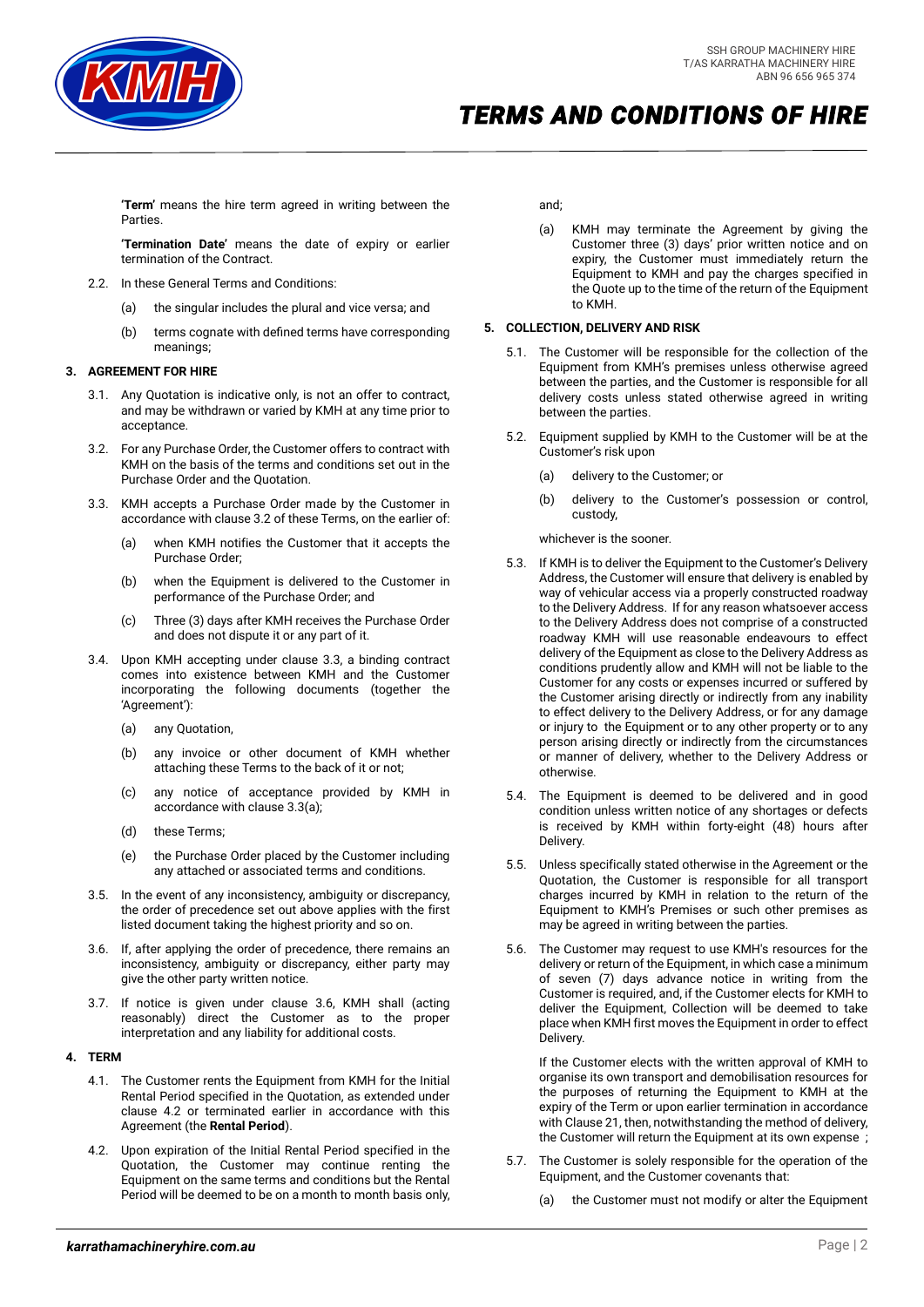

in any manner whatsoever, including without limitation by the removal of any item,

- (b) the Customer must not allow nor authorise any other person or entity to use, re-hire, or have possession of the Equipment at any time; and,
- (c) the Customer must, at its own cost and prior to the return of the Equipment, rectify all modifications and alterations of any nature whatsoever to the Equipment, and any damage caused to the Equipment.
- 5.8. The Customer warrants that it will comply with all applicable legislation and regulations, including without limitation any relevant equipment operating codes, and that it will comply with all applicable equipment operating standards and good equipment operating practice.
- 5.9. Without limiting in any manner whatsoever any other indemnity given by the Customer under the Contract, the Customer will indemnify KMH and hold it harmless in respect of all claims, costs, damages, expenses and losses which KMH may incur or suffer arising out of any failure or default in respect of the Customer's obligations under this Claus[e 5](#page-1-4) including without limitation any remedial or rectification action in respect of improper or unlawful installation of the Equipment.

## **6. INSPECTION, LIMITATION OF LIABILITY AND WARRANTIES**

## 6.1. **Inspection of Equipment and Accessories**

Prior to taking delivery of the Equipment the Customer acknowledges that it is satisfied as to the suitability and condition of the Equipment and will ensure that the Equipment is used only for the purpose for which it was designed by the manufacturer.

#### 6.2. **Implied terms and conditions regarding Equipment and Accessories excluded**

To the fullest extent permitted by law, the Customer acknowledges that KMH has not given or made any warranty or representation whatsoever in favour of the Customer:

- (a) as to the condition or quality of the Equipment including, without limitation, latent and other defects and whether or not discoverable by KMH or the Customer; and
- (b) as to the suitability or fitness for ordinary or any special use or purpose of the Equipment.

# 6.3. **Indemnity**

To the fullest extent permitted by law, the Customer indemnifies and shall keep indemnified KMH and its agents and employees from and against:

- (a) all claims and demands in respect of any Loss or damage whatsoever and whenever caused to the Customer or its agents or employees or any other person or company whatsoever, whether by way of death of, or injury to, any person of any nature or kind, accident or damage to property, delay, financial loss or otherwise arising from the transport of the Equipment to and from the Delivery Address and the Customer's possession or use of the Equipment; and
- (b) any and all costs and disbursements incurred by KMH in pursuing any debt arising from a default in payment of an invoice by the Customer when due, including legal costs (on a solicitor and own client basis).

### 6.4. **Exclusion of liability for Loss**

In no event will KMH be liable (whether before or after the expiry or earlier termination of the Agreement) for any special, indirect, consequential or punitive Loss, costs, expenses or damages as a result of a breach by KMH of the Agreement including, but not limited to, loss of profits or revenue, the costs arising from the loss of use of the Equipment and the costs of any substitute Equipment which the Customer acquires. The provisions of this clause will apply regardless of the form of action, damage, claim, liability, cost, expense or Loss whether in contract, statute or tort (including, without limitation, negligence) or otherwise. To the extent that the provisions of this clause refer to the person other than KMH, KMH holds the benefit of this clause on trust for them.

# **7. OWNERSHIP**

- 7.1. The Customer acknowledges that in all circumstances KMH retains legal and equitable title to the Equipment (or rights as bailee for the Sub Hire Equipment). The Customer's right to use the Equipment is as bailee only.
- 7.2. Except in the circumstances set out in clause [8,](#page-2-0) the Customer is not entitled to offer, sell, assign, sub-let, charge, mortgage, encumber, pledge or create any form of security interest over, or otherwise deal with the Equipment in any way.
- 7.3. In no circumstances will the Equipment be deemed to be a fixture.
- 7.4. The Customer acknowledges that KMH may hire or lease equipment from a third party if KMH cannot provide the Equipment to the Customer ('Third Party Owner') and if this occurs, title in the Equipment remains with the Third Party Owner.
- 7.5. The Customer must store the Equipment in such a manner that all Equipment is readily distinguishable from any other equipment held by the Customer and that the Equipment clearly shows that it is the property of KMH. The Customer must not alter, deface, obscure or remove any signage, documentation.

# <span id="page-2-0"></span>**8. PPSA**

- 8.1. Security Interest or Security Interests may be registered by KMH in relation to the Equipment (including any Commingled Equipment) (and the Proceeds arising in respect of any dealing in the Equipment in accordance with the PPSA and in any other manner KMH considers appropriate).
- 8.2. The Customer must do anything (such as obtaining consents and signing documents) which KMH requires for the purposes of:
	- (a) ensuring that KMH's security interest is enforceable, perfected and otherwise effective under the PPSA;
	- (b) enabling KMH to gain first priority (or any other priority agreed to by KMH in writing) for its security interest; and
	- (c) enabling KMH to exercise rights in connection with the security interest.
- 8.3. The rights of KMH under this document are in addition to and not in substitution for KMH's rights under other law (including the PPSA) and KMH may choose whether to exercise rights under this Agreement, and/or under such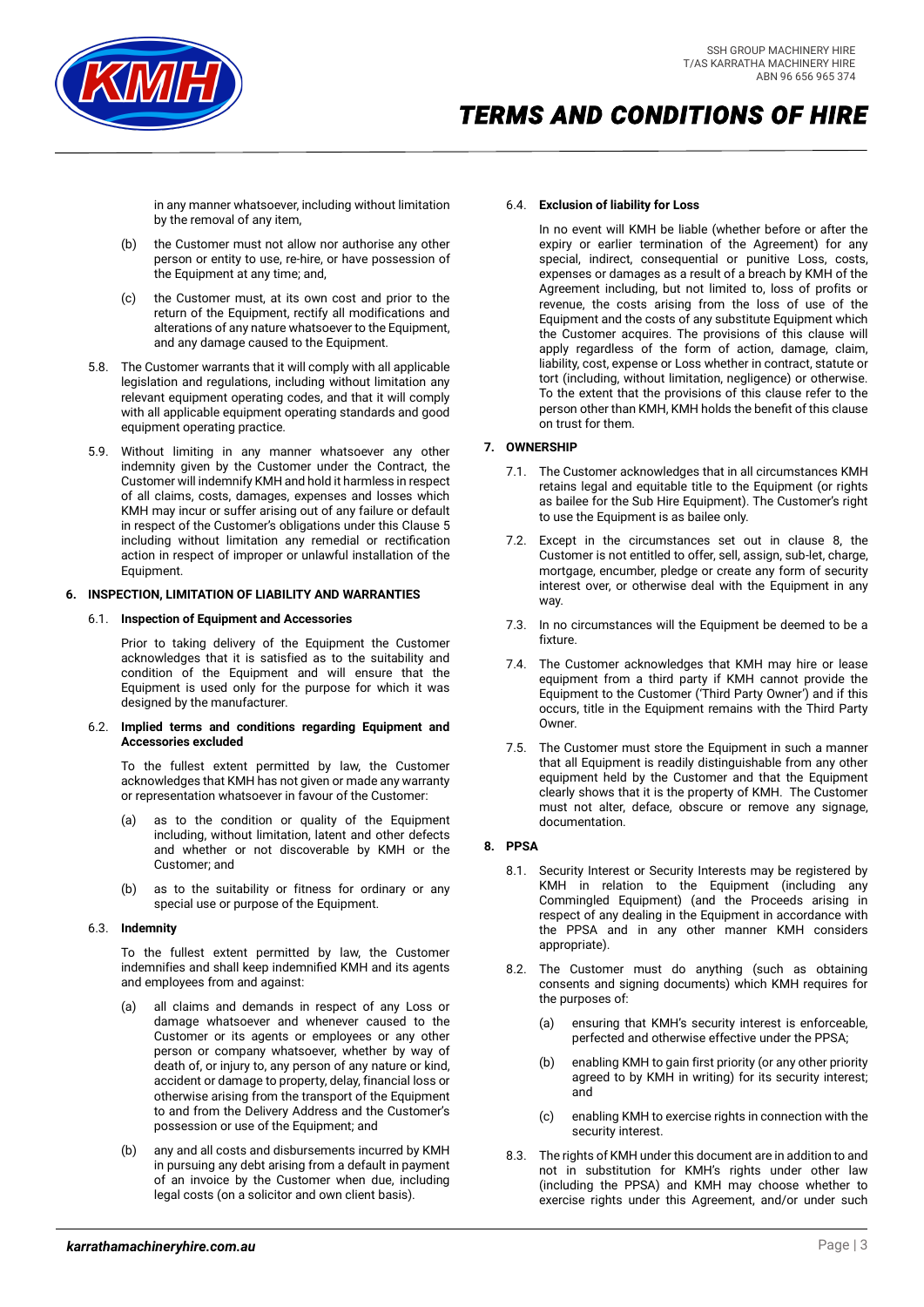

other law, as it sees fit. To avoid any doubt, KMH's security interest will attach to proceeds.

- 8.4. The following provisions of the PPS Law; section 123 (seizing collateral); section 126 (apparent possession); section 128 (secured party may dispose of collateral); section 129 (disposal by purchase); and section 134(1) (retention of collateral) may, if applicable, confer rights on KMH. The Customer agrees that in addition to those rights, KMH shall, if there is default by the Customer, have the right to seize, purchase, take possession or apparent possession, retain, deal with or dispose of any goods, not only under those sections but also, as additional and independent rights, under this Agreement and the Customer agrees that KMH may do so in any manner it sees fit including (in respect of dealing and disposal) by private or public sale, lease or licence.
- 8.5. The Customer waives:
	- (a) its rights to receive any notice that is required by:
		- i. any provision of the PPSA including a notice of a verification statement in relation to registration events in respect of commercial property under section 157 of the PPSA. This waiver also extends to any verification statement in respect of security interests arising or provided for under security agreements prior to the date of this agreement.
		- ii. any other law before a secured party or Receiver exercises a right, power or remedy; and
	- (b) any time period that must otherwise lapse under any law before a secured party or if the law which requires a period of notice or a lapse of time cannot be excluded, but the law provides that the period of notice or lapse of time may be agreed, that period or lapse is one day or the minimum period the law allows to be agreed (whichever is the longer).
- 8.6. However, nothing in this clause prohibits any Secured Party or any receiver from giving a notice under the PPSA or any other law.
- 8.7. KMH shall have a lien over any of the Renter's other goods under KMH's control for all Rental Charges claimed due and payable to KMH until payment is received in full, cleared funds without deduction or set-off.
- 8.8. The Customer accepts, acknowledges and agrees that:
	- (a) KMH obtains a Security Interest in all Equipment supplied by KMH to the Customer, including any Commingled Equipment;
	- (b) KMH can, without notice to the Customer, affect and maintain a Registration (in any manner that KMH considers appropriate) of its Security Interest on the Personal Property Securities Register ('PPSR') in relation to any security interest contemplated or constituted by the Agreement including but not limited to the Equipment, contract rights or intellectual property; and
	- (c) Pursuant to section 275(6) of the PPSA, neither the Customer nor KMH will disclose information of the kind mentioned in section 275(1) of the PPSA unless required to do so pursuant to the PPSA or at law generally.
- 8.9. The Customer must:
- (a) not register a financing change statement in respect of a Security interest contemplated or constituted by the Agreement without KMH's prior written consent.
- (b) not register, or permit to be registered, a financing statement of a financing change statement in respect of a Security interest contemplated or constituted by this Agreement in favour of a third party without KMH's prior written consent.
- not offer, sell assign, sub-hire, charge, mortgage, pledge or create any form of security interest or otherwise deal with the Equipment in any way.
- (d) give KMH not less than 14 days' written notice of any proposed change in their name and/or any other changes in their details (including but not limited to, changes in their address, facsimile number, email address, trading name or business activities).
- (e) indemnifies KMH against any costs KMH incurs in perfecting and maintaining its perfected Security Interest in the Equipment or such other Personal Property under the PPSA and any costs KMH may incur in the course of enforcing any of its rights under this Agreement, the PPSA or at law generally.
- (f) procure from any persons considered by KMH to be relevant to its security position, such agreement and waivers as KMH may at any time reasonably require.
- 8.10. If Chapter 4 of the PPSA would otherwise apply to the enforcement of a Security Interest arising in connection with this Agreement to which these terms and conditions apply, the Customer agrees that the following provisions of the PPSA will not apply to the enforcement of the Agreement:
	- (a) Section 95 (notice of removal of accession), to the extent that it requires KMH to give a notice to the Customer;
	- (b) Section 96 (when a person with an interest in the whole may retain an accession);
	- (c) Subsection 121(4) (enforcement of liquid assets notice to grantor);
	- (d) Section 125 (obligation to dispose of or retain collateral);
	- (e) Section 129 (disposal by Purchase);
	- (f) Section 130 (notice of disposal of collateral), to the extent that it requires KMH to give a notice to the Customer;
	- (g) Section 132(3)(d) (contents of statement of account after disposal);
	- (h) Section 132(4) (statement of account if no disposal);
	- (i) Section 135 (notice of retention of collateral);
	- (j) Section 142 (redemption of collateral); and
	- Section 143 (reinstatement of security agreement).
- 8.11. Notices or documents required or permitted to be given to KMH for the purposes of the PPSA must be given in accordance with the PPSA.

# <span id="page-3-0"></span>**9. HIRE CHARGES**

9.1. The Customer will pay KMH the Hire Charge.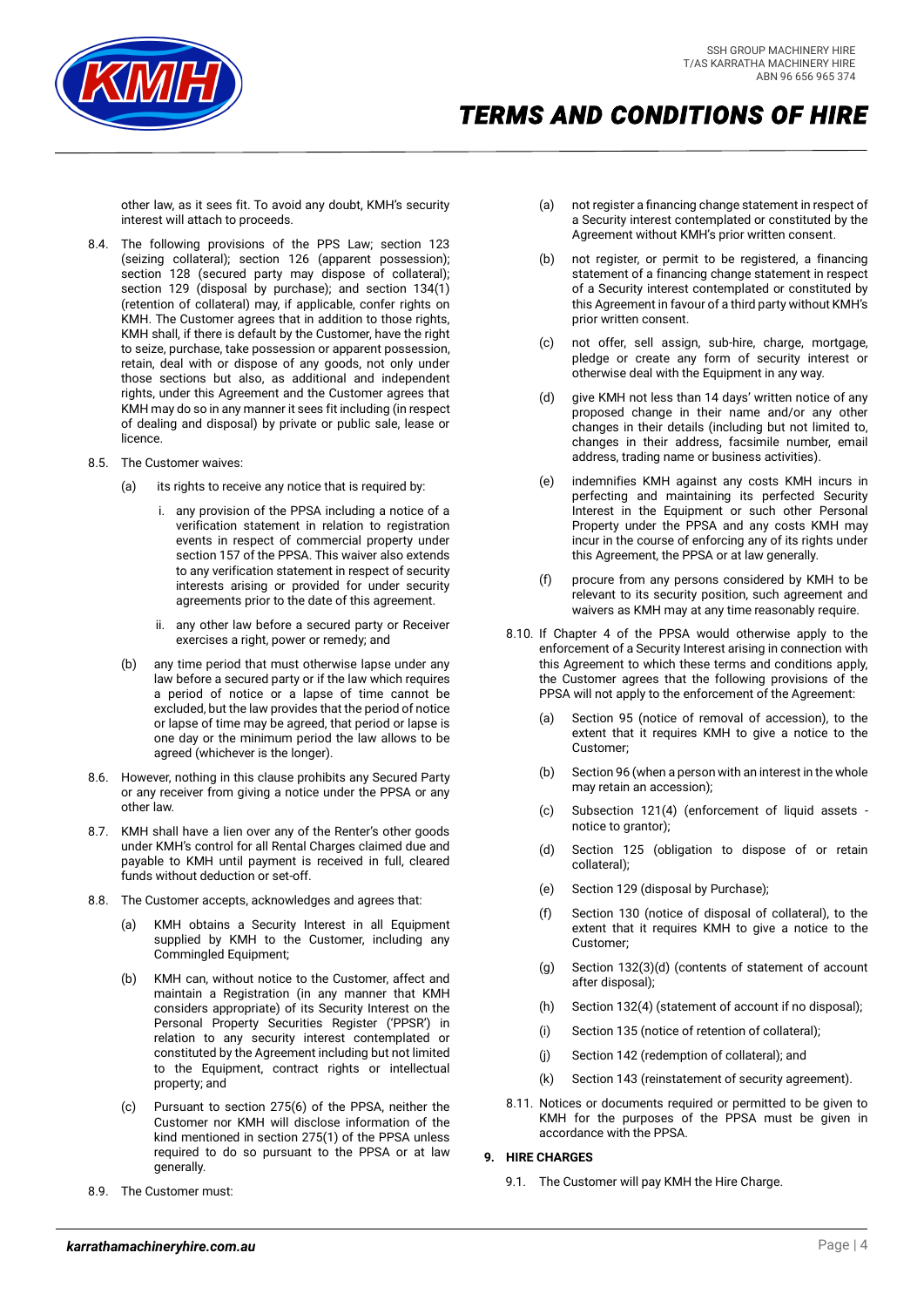

- 9.2. The Quotation will specify the type of rate which will apply to the Customer and the method of calculation. Additional Hire Charges as set out in the Quotation will apply if the Equipment is used for more than twelve hours per day. The Customer will be charged for the hire of Equipment for the full Initial Rental Period. For the avoidance of doubt, the Customer must continue to pay the Hire Charges and other charges after the Initial Rental Period if the Customer has not returned the Equipment to KMH by the Initial Rental Period. This obligation survives termination of the Agreement.
- 9.3. Hire Charges will commence from the Hire Period and continue until the date the Equipment is returned to KMH in accordance with clause [5.](#page-1-4)
- 9.4. The Hire period is for the period set out in the Quotation notwithstanding the return of the Equipment prior to the end of the Hire Period.

#### **Payment**

- 9.5. The Customer must pay all Hire Charges and other fees, charges and costs that become due and payable under this Agreement within 30 days of the date of invoice.
- 9.6. If the Customer does not pay the invoice in full by the payment due date, KMH may charge, in addition to any other costs recoverable under this Agreement:
	- (a) interest, calculated monthly, on the total outstanding balance. The interest rate used to calculate the interest payable for the month is the 90-day Bank Bill Swap Rate published on the first business day of that month plus 9%; and
	- (b) any costs and expenses, including without limitation, any commission payable to any commercial or mercantile agents and legal costs (on a full indemnity basis) incurred by KMH in recovering any unpaid amounts under this Agreement.
- 9.7. KMH are entitled to set off against any amount KMH owes the Customer with any amount owed to KMH by the Customer or any Related Bodies Corporate of the Customer. The Customer may not set-off any amounts owed to KMH whatsoever or assert any purported right to set-off or make any claim whatsoever based upon a setoff.

#### **10. OTHER CHARGES**

In addition to the Hire Charges, the Customer will pay:

- (a) for any consumables, fuel or trade materials supplied by KMH, including replacement and repair of items including of glass and tyres;
- (b) if KMH deliver, collect or install the Equipment, the cost of delivery, collection or installation, as detailed in the Hire Schedule. Such charge may include a waiting fee (charged at cost) in addition to the delivery and collection fee if the nominated time for delivery or collection of the Equipment is delayed by the Customer;
- (c) if the Customer does not return the Equipment in clean and good working condition, charges for the cleaning and repair of the Equipment, including, however not limited, to the removal of weeds and seeds and cleaning the Equipment of soil and mud;
- (d) a charge for pumping out waste tanks or refilling water or fuel tanks;
- (e) any stamp duty or GST arising out of this Agreement;
- (f) any other applicable levies, fines, penalties and any other government charges arising out of the Customer's use of the Equipment;
- (g) charges for payment made by credit card;
- (h) an environmental charge in relation to any item of Equipment, as detailed in the Hire Schedule;
- if the Customer requests operational guidance or training on the use of the Equipment and KMH's staff are available to provide this, the cost for the provision of these services at rates stipulated by KMH;
- (j) charges in connection with the administration of the Customer's Credit Account, as detailed in the Hire Schedule, which may include printing and postage costs; and
- (k) any reasonable charges incurred by KMH if we are unable to inspect or carry out maintenance on the Equipment during normal working hours.

## **11. STAND DOWN**

KMH will not make any allowance for stand down arising for any reason whatsoever unless expressly stipulated in the Quotation.

#### <span id="page-4-1"></span>**12. USE OF EQUIPMENT**

12.1. The Customer must:

- (a) operate the Equipment safely, strictly in accordance with all laws, only for its intended use and in accordance with the manufacturer's instructions;
- (b) ensure persons operating or erecting the Equipment are suitably trained on its safe and proper use, qualified to use the Equipment and where necessary, hold a current licence to perform high risk work;
- (c) wear suitable clothing and protective equipment when operating the Equipment as required or recommended by KMH or the manufacturer;
- (d) ensure that no persons operating the Equipment are under the influence of drugs or alcohol;
- (e) conduct a job safety analysis prior to using the Equipment;
- (f) ensure that any operator of the Equipment complete and adhere to the requisite job safety analysis as prescribed by law and the relevant site manager; and
- (g) Properly log and maintain all daily and monthly pre starts and vehicle logs, as prescribed by law
- (h) ensure that no persons carry illegal, prohibited or dangerous substances in or on the Equipment; and
- (i) display all safety signs and instructions (as required by law), and ensure that all instructions and signs are observed by operators of the Equipment.
- 12.2. Whenever the Customer is moving the Equipment, the Customer must ensure the safe loading, securing and transporting of all Equipment in accordance with all laws and manufacturer's guidelines. The Customer (or any contractor engaged by the Customer) must observe any safety directions advised by KMH and/or the manufacturer of the Equipment to ensure its safe loading and handling.
- <span id="page-4-0"></span>12.3. The Customer must not use the Equipment off-shore, in a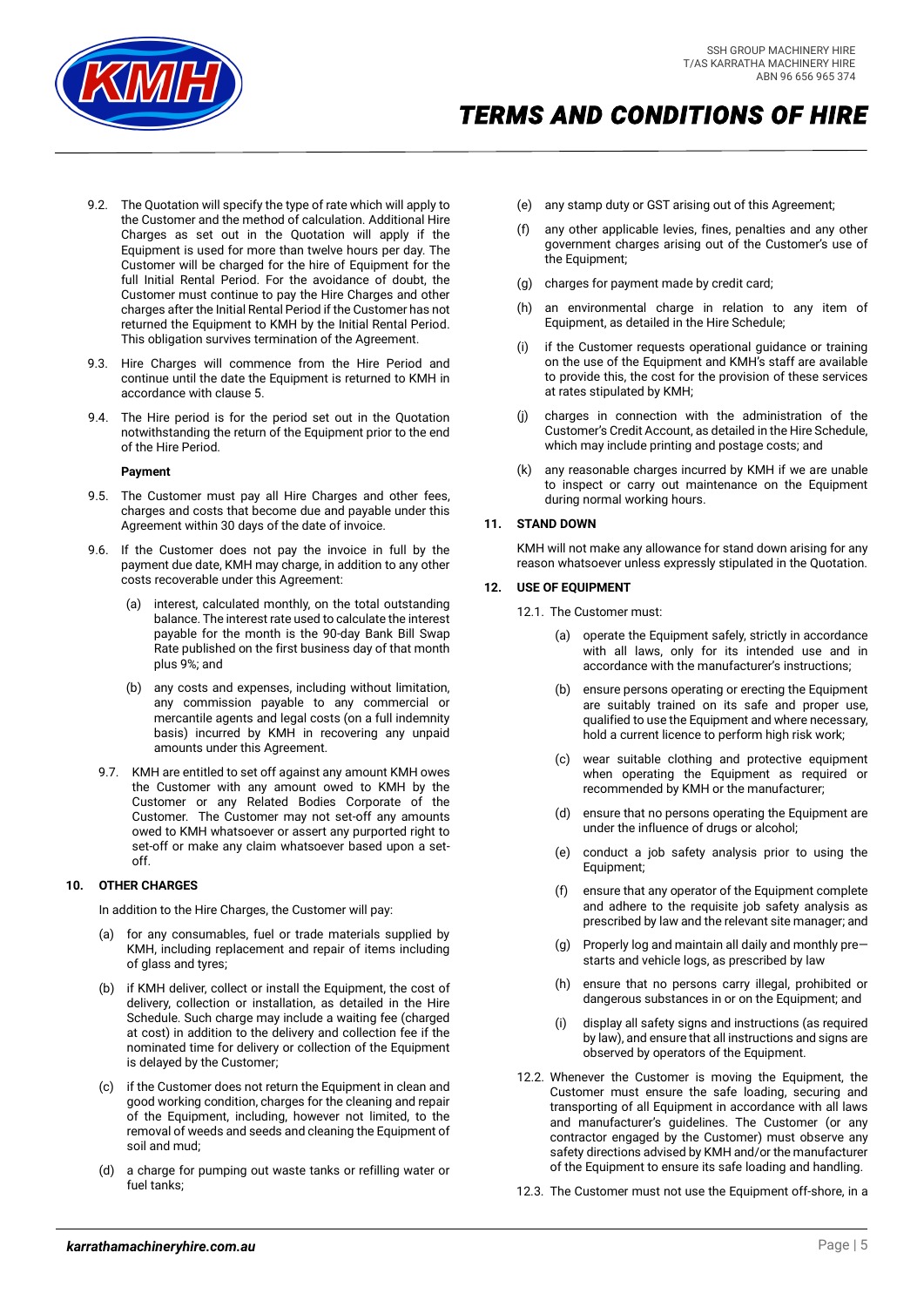

mine, in an area where friable asbestos is present, or move the Equipment over water without KMH's prior written consent, which may be reasonably withheld.

- 12.4. The Customer warrants to comply with all Environmental Laws from time to time and immediately rectify any breach of an Environmental Law caused by the use of the Equipment.
- 12.5. The Customer must not use the Equipment where it may be exposed, or there is some possibility the Equipment may be exposed, to any corrosive or caustic substance, including however not limited to cyanide, salt water and acid.
- 12.6. The Customer must use best endeavours to ensure that the Equipment is not contaminated with any hazardous substances (including asbestos). Subject to clause [12.3,](#page-4-0)  the Customer must advise KMH of any risks of hazardous substance contamination to the Equipment as soon as they become apparent. Where Equipment may have been subjected to contamination, the Customer must effectively decontaminate the Equipment, as well as provide KMH with written details of decontamination processes applied. If, in KMH's opinion acting reasonably, the Equipment is not capable of being decontaminated, the Customer will be charged for the replacement cost of the Equipment.
- 12.7. Any electrical Equipment provided by KMH will be tested and tagged before it is hired to the Customer, but during the Hire Period, the Customer is responsible for arranging the re-testing and re-tagging of any electrical Equipment in accordance with the manufacturer's instructions and the applicable Australian Standard(s) and Regulatory Authority requirements at the Customer's cost. KMH are able to arrange for such re-testing and re-tagging of the electrical Equipment at the Customer's cost. Except where KMH arrange for re-testing and re-tagging of the electrical Equipment, the Customer will be liable for any damage caused to the Equipment resulting from incorrect testing.

#### <span id="page-5-1"></span>**13. MAINTENANCE OF EQUIPMENT**

- 13.1. The Customer will be fully and solely responsible for any Loss or damage to the Equipment in excess of normal wear and tear, and will notify KMH in writing and will pay for any Loss of or damage to the Equipment, however occasioned (fair wear and tear only excluded).
- 13.2. The Customer must:
	- (a) clean, fuel, lubricate and keep the Equipment in good condition and in accordance with the manufacturer's and KMH's instructions at the Customer's cost;
	- (b) not in any way alter, modify, tamper with, damage or repair the Equipment without KMH's prior written consent;
	- (c) not deface, remove, vary, obscure or erase any identifying marks, plate, number, notices, safety information or graphic of KMH including any KMH logo on the Equipment;
	- (d) not remove fuel or oil tank caps, bund plugs or seals from the Equipment and ensure that they are in place when the Equipment is returned; and
	- (e) arrange for the emptying of any waste tanks and water carts.
- 13.3. The Customer must at its own expense, conduct monthly

mechanical audits of the Equipment and Accessories, by:

- (a) Nominated Specialist Mechanic/Technician; or
- (b) Personnel with equivalent qualifications to the Nominated Specialist Mechanic/Technician' subject to KMH's prior written approval and on such conditions that KMH may require.
- <span id="page-5-2"></span>13.4. All repairs and replacement parts must be approved in writing by KMH prior to commencing, and all repairs and replacements must be carried out by:
	- (a) Nominated Specialist Mechanic/Technician; or
	- (b) Personnel with equivalent qualifications to the Nominated Specialist Mechanic/Technician' subject to KMH's prior written approval and on such conditions that KMH may require.

#### <span id="page-5-0"></span>**14. LONG DISTANCE MAINTENANCE**

- 14.1. This claus[e 14](#page-5-0) applies if the Equipment is hired for use at a Long Distance Location.
- 14.2. Maintenance for all Equipment located at a Long Distance Location will be subject to a per kilometre charge both to and from the premises nominated by the Customer. There will be no charge for the first 50 km either way.
- 14.3. Maintenance for multiple items of Equipment which are located at the Long Distance Location will only be charged as one call out.
- 14.4. For the avoidance of doubt, the Customer remains responsible for daily maintenance and care of all Equipment in accordance with clauses [12](#page-4-1) and [13,](#page-5-1)  including but not limited to, checking of all fluids (fuel, oil, water, battery levels, waste tanks etc.), checking of all hoses (hydraulic, fuel and water), replace and repair of tyres and glass, general tightening of any loose nuts, bolts, belts or fittings and lubrication of all grease points.
- 14.5. If the Equipment breaks down at a Long Distance Location, the Customer will also pay KMH the costs associated with any attendance to the Long Distance Location in addition to any other costs payable under this Agreement.

#### **15. EQUIPMENT FAILURE**

If Equipment becomes unsafe, in a state of disrepair or not in working order, the Customer will immediately discontinue the use of the Equipment and notify KMH. Any repair must be made pursuant to claus[e 13.4](#page-5-2)

KMH will not be liable for any loss sustained by the Customer.

#### **16. INSPECTION OF EQUIPMENT BY KMH**

- 16.1. The customer authorises and consents to KMH and its servants and agents entering the Customer's site from time to time to carry out such inspections and tests on the Equipment as may seem reasonable to KMH, subject to KMH providing the Customer will reasonable notice.
- <span id="page-5-3"></span>16.2. KMH may serve on the Customer a notice in writing of any defect or deficiency in the Equipment and their operation, requiring the Customer within a reasonable time (specified in the notice) to repair or replace the Equipment in accordance with clause [13.4](#page-5-2) or to make good the defect or deficiency.
- 16.3. If the Customer fails to carry out any requirements under Clause [16.2,](#page-5-3) KMH may carry out those requirements and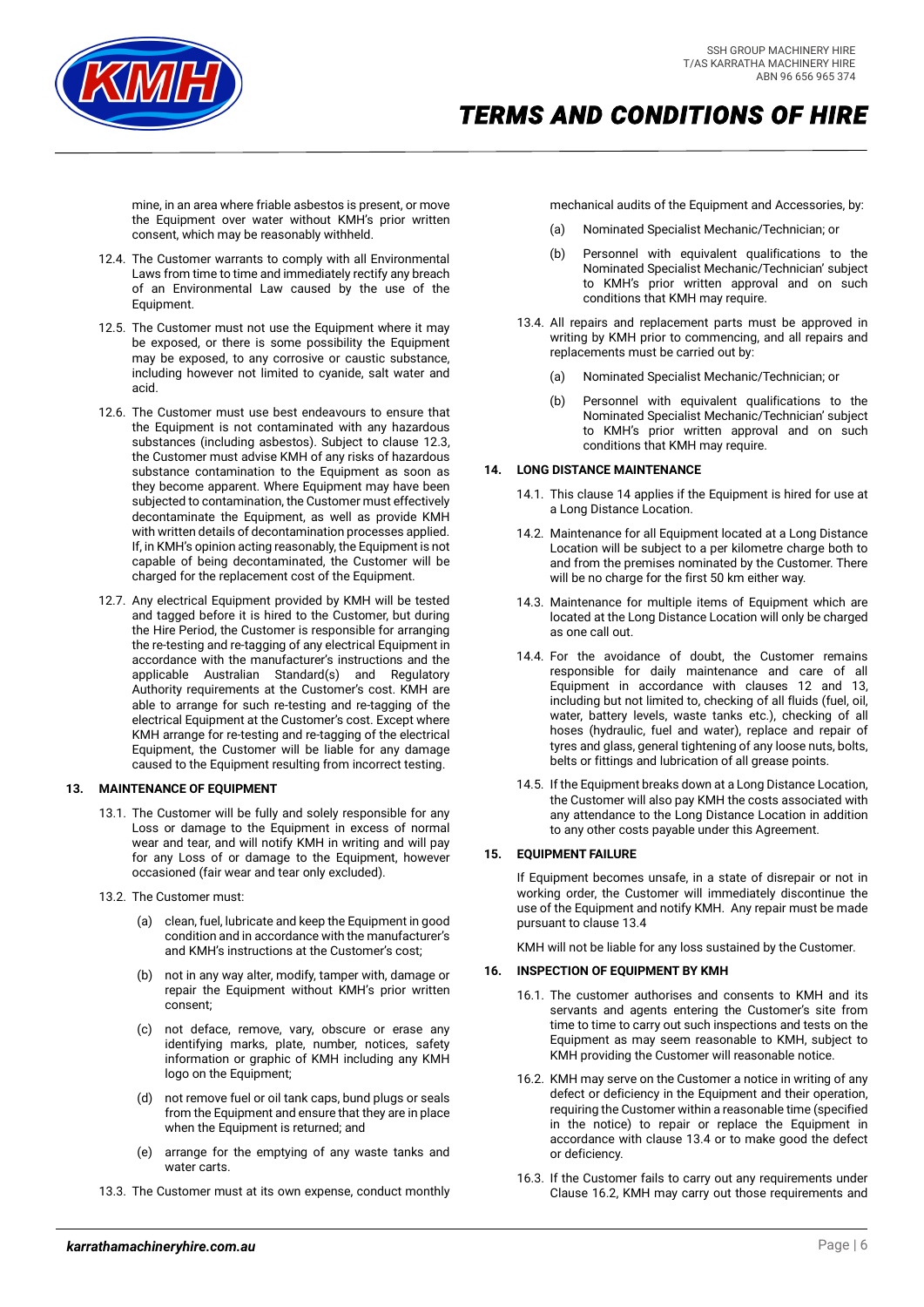

the costs of such maintenance will be payable by the Customer.

## <span id="page-6-0"></span>**17. INSURANCE**

#### 17.1. **Extent of insurance**

If the Damage Waiver is not taken by the Customer, Insurance must be effected The Customer must effect before the commencement of the Hire and maintain during the Term, and provide KMH with requisite Certificates of Currency and notify KMH of same, for:

- (a) **General insurance:** full comprehensive insurance of the Equipment for their full insurable value (value of the equipment as noted in the Hire Particulars) against any loss or damage, however caused, and any insurable risk commonly insured against in regard to equipment of a similar nature to the Equipment and Accessories;
- (b) **Third party road risks (for all registered equipment):** insurance against all third party risks including liability for all damage or injury of any kind to any property or person and otherwise as required to the full extent required by law;
- (c) **Public and products liability (for all unregistered equipment):** to a limit of \$20M any one loss (Public Liability) and \$20M any one loss and in the aggregate (Products Liability); and
- (d) **Any other insurance required by law**: (i.e Workers Compensation)

pursuant to policies insuring for the benefit of KMH, the Customer and any Sub Hire Equipment' owner.

#### 17.2. **Insurance for KMH**

The Customer's insurance coverage referred to in Clause [17.1](#page-6-0) must also contain the following provisions:

- (a) an indemnity in favour of KMH or cover at no cost to KMH up to the limits of the policy regardless of any act or neglect of the Customer or any breach or violation by the Customer of any warranties, declarations or conditions contained in the policy;
- (b) notwithstanding the lapse of the policy (except by reason of expiration in accordance with its terms) or any right of cancellation by the insurer or cancellation by the Customer (whether voluntary or involuntary), the insurer will notify KMH of the same and the policy will continue in force for the benefit of KMH for at least thirty (30) days after written notice of cancellation has been given to KMH and the Customer will indemnify and hold KMH harmless in respect of any damage, cost or expense suffered or incurred by KMH as a result of the insurer's omission or failure to so continue the policy in force; and
- (c) if for any reason whatsoever, any such policy is lapsed or cancelled before the expiry of the Term, the Customer must forthwith take out and maintain for the balance of the Term a replacement insurance policy satisfying the requirements of this Clause.

### **18. EXTENSION OF HIRE TERM**

18.1. If the Customer wishes to extend the Hire for a further period, it may make a written request to KMH to do so at least ten (10) Business Days prior to the expiry of the Term, and KMH will endeavour to notify the Customer in writing not later than the expiry of the Term whether or not KMH agrees to grant that request and, if so, at what Hire Rate.

- 18.2. lf KMH has not given the Customer its written response by the expiry of the Term, the Contract will continue on the current terms and conditions until KMH gives its written response and KMH may without limitation:
	- (a) advise the Customer that the Equipment must be delivered up in accordance with Clause 21.1;
	- (b) send the Customer a new quotation and new terms and conditions; or
	- (c) request that the Customer provide a new Purchase Order under the current terms and conditions.

### <span id="page-6-1"></span>**19. DEFAULT AND TERMINATION**

#### 19.1. **Events of default**

Each of the following events is an Event of Default, namely:

- (a) if the Customer fails to pay the Hire Charges on the due date for payment thereof and such failure continues after notification of such by KMH to the Customer for more than three (3) Business Days;
- if the Customer fails to perform or observe any of the covenants or provisions of the Contract and (if capable of remedy) such default continues for more than seven (7) Business Days after notice from KMH requiring the Customer to remedy the same;
- (c) if the Customer or any Related Body Corporate of the Customer commits any act of insolvency or ceases to carry on business;
- (d) if the Customer is unable to take out a replacement insurance policy as required by Clause 18;
- (e) if any of the Equipment are abandoned or condemned or are seized or appropriated by any third party.

#### <span id="page-6-3"></span><span id="page-6-2"></span>19.2. **Consequences of default**

If an Event of Default occurs, KMH may at its option do any one or more of the following, namely:

- (a) terminate the Contract and the Customer's right to possession of the Equipment and Accessories by notice in writing to the Customer;
- take such court action as it considers appropriate, whether to enforce performance by the Customer or otherwise; and
- (c) recover damages for the breach concerned.

# <span id="page-6-5"></span><span id="page-6-4"></span>**20. RETURN OF EQUIPMENT**

#### 20.1. **Delivery-up of Equipment by the Customer**

- (a) Upon the expiry or earlier termination of the Contract, the Customer must at its own expense immediately deliver up the Equipment to KMH's Premises or as otherwise directed in writing by KMH.
- (b) The Customer will return the Equipment in accordance with clause 1.1, and if upon the return of the Equipment, KMH determines that the Customer has failed to observe the provisions contained herein, the Customer will pay the costs of any repairs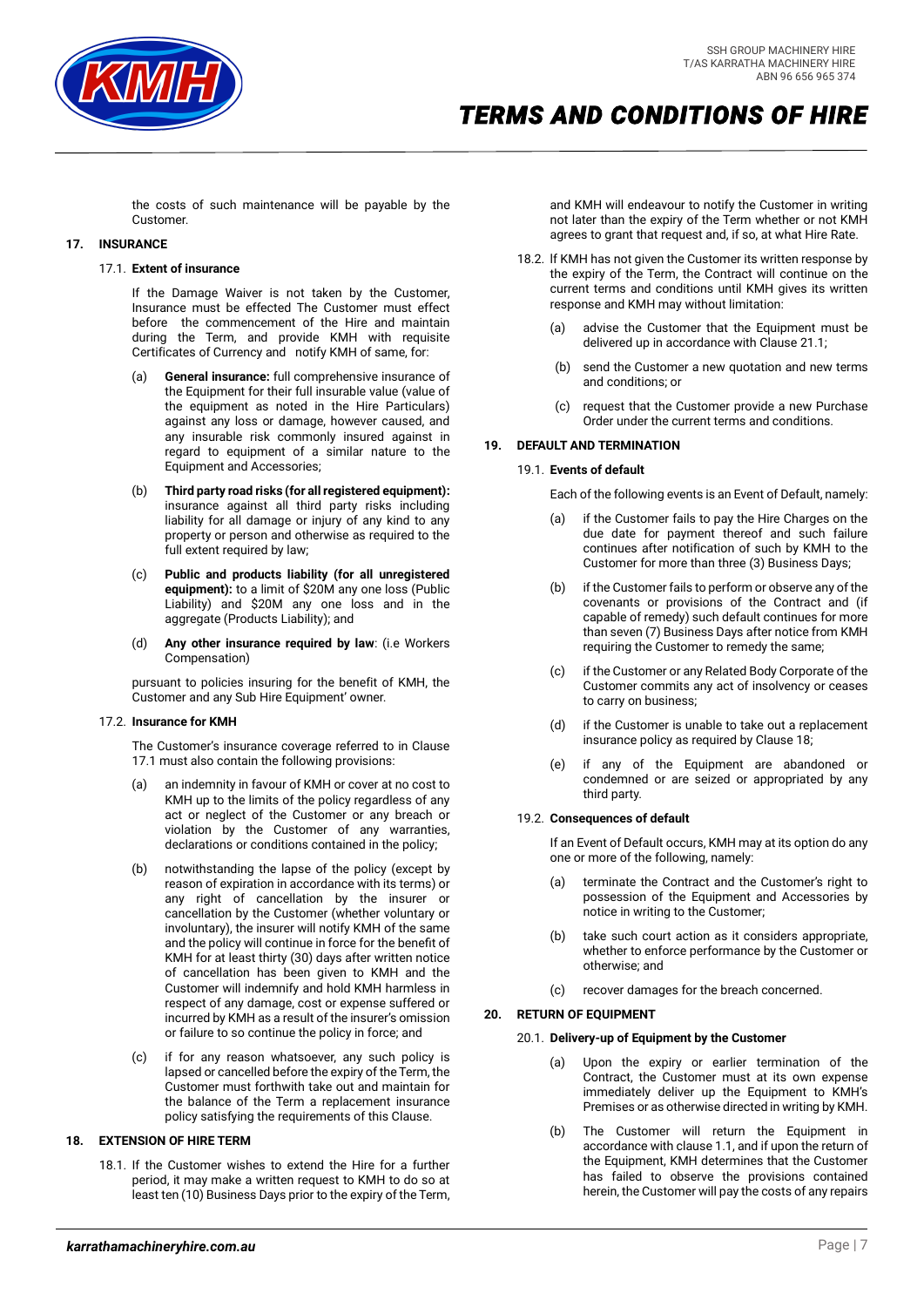

and extraordinary cleaning determined by KMH to be necessary.

- (c) Notwithstanding the expiry of the Term or earlier termination of the Contract under Claus[e 19.2](#page-6-2)[\(a\),](#page-6-3) the Equipment will remain on Hire at the Hire Rate then current until they are cleaned and any repairs (other than in relation to fair wear and tear) are completed and the Equipment are able to be re-hired.
- (d) Without limiting in any manner whatsoever any other indemnity given by the Customer under the Contract, the Customer will indemnify KMH and hold it harmless in respect of all costs and expenses which KMH may incur or suffer arising out of any failure or default in respect of the Customer's obligations under this Claus[e 20](#page-6-4) including without limitation any cleaning and maintenance required in respect of the Equipment (other than in relation to fair wear and tear) after their return by the Customer.

## 20.2. **Repossession of Equipment**

If, pursuant to Claus[e 20.1,](#page-6-5) the Customer does not return the Equipment to KMH as and when required, the Customer consents to KMH, at KMH's absolute discretion, retaking possession of the Equipment, and KMH and its employees and agents may for this purpose, without notice, liability or legal process, enter upon or into the Customer's site and may break open any gate, door or fastening and detach or dismantle the Equipment from any part of the location to which the Equipment have been affixed and the Customer indemnifies KMH for all costs incurred.

#### <span id="page-7-0"></span>**21. NOTIFICATION OF KMH'S OWNERSHIP OF THE EQUIPMENT**

In the event that any person executes any judgment against the Customer or otherwise purports to seize the Customer's property or any part thereof, the Customer must notify such person of KMH's ownership of the Equipment (or KMH's rights as bailee of any Sub Hire Equipment) and must contact KMH immediately to advise KMH regarding such execution or purported seizure and must forthwith give written notice thereof to KMH.

# **22. NO DEALING WITH EQUIPMENT**

The Customer must not without KMH's prior written consent:

- (a) sell, assign, sublet, lend, pledge, mortgage, let on hire or otherwise part or deal with any of the Equipment and Accessories and any part thereof, or agree with or offer to any person or company, or attempt or purport, to do any of the foregoing;
- (b) modify or alter any of the Equipment or any part thereof or make any addition thereto, except as previously agreed in writing by KMH, or remove, change, alter or deface any name, name plate, identification number, trade mark or any other identifying mark or number on the Equipment, except so as to indicate any replacement, alteration or addition which has been authorised by KMH in writing; or
- (c) suffer any encumbrance, charge or lien of any kind to arise or remain on any of the Equipment or any part thereof.

# <span id="page-7-1"></span>**23. DAMAGE WAIVER**

23.1. The Damage Waiver is calculated as a percentage of the hire rate that is set by KMH. The Damage Waiver fee will be automatically charged to you in addition to your hire charges and will be set out in your hire schedule. The Damage Waiver will be charged for the full Term regardless of stand downs/stand offs and payable at the time of hire as part of the hire charges until the Item is returned to KMH in a condition satisfactory to the owner.

- 23.2. Subject to the conditions specified in clause 23.3, where the Hirer has paid the Damage Waiver fee, in accordance with this Agreement; and
	- (a) The Equipment is lost, destroyed or damaged as a result of, or attributable to fire, storm, earthquake, collision or accident;
	- (b) In the case of Theft, where the Hirer has supplied to KMH satisfactory evidence that the Hirer has taken all precautions to safeguard the property in the first instance, the Hirer has reported the theft to the Police and KMH immediately after it is discovered as stolen;
	- (c) the Hirer has co-operated with KMH and provided KMH with the details of the incident, including any written or photographic evidence KMH require; and
	- (d) an excess of 1% of the items sum insured as listed in the value of the Equipment in the Hire Particulars, subject to a minimum charge of \$2,500, has been paid to KMH,

then KMH agrees to cover the damage or loss to the item.

- 23.3. The waiver referred to in clauses [23.1](#page-7-1) and 23.2 does not cover:
	- (a) Damage or loss caused or contributed to by any negligent act, error, omission or default of the Hirer;
	- (b) loss or damage caused by misappropriation or wrongful conversion of the Equipment by the Hirer;
	- (c) loss or damage due to mysterious or unaccounted disappearance of the Equipment;
	- (d) Loss or damage, caused or contributed to, by misuse, abuse, improper servicing of the equipment, overloading or exceeding the capacity of the equipment, use or operation of the equipment in breach of any conditions or in violation of any law, regulation, by-law or appropriate Australian Standard or other Standard applicable, transportation of the equipment, exposure to any corrosive flammable or dangerous chemicals or substances;
	- (e) Damage caused to any tyres, tyre tubes, windscreen, mirrors, perspex or glass, or any damage to electric motors, tools or accessories forming part of the equipment.
- <span id="page-7-2"></span>23.4. The Hirer is not required to pay the Damage Waiver fee from the date the Hirer provides a certificate of currency for an appropriate policy of insurance that covers loss, theft or damage to the Equipment during the Hire Period for an amount not less than the full insurable value (as per Hire Particulars) of the Equipment ('Hirer Insurance'). For the avoidance of any doubt, the Hirer is liable to pay the Damage Waiver fee for that portion of the Term where a certificate of currency required pursuant to this clause [23.4](#page-7-2) remains outstanding ("Uninsured Period") and the Hirer is not entitled to any credit and/or reimbursement of the Damage Waiver fee charged and/ or paid that relates to the Uninsured Period. The Hirer is responsible for any excess and any other costs associated with Hirer